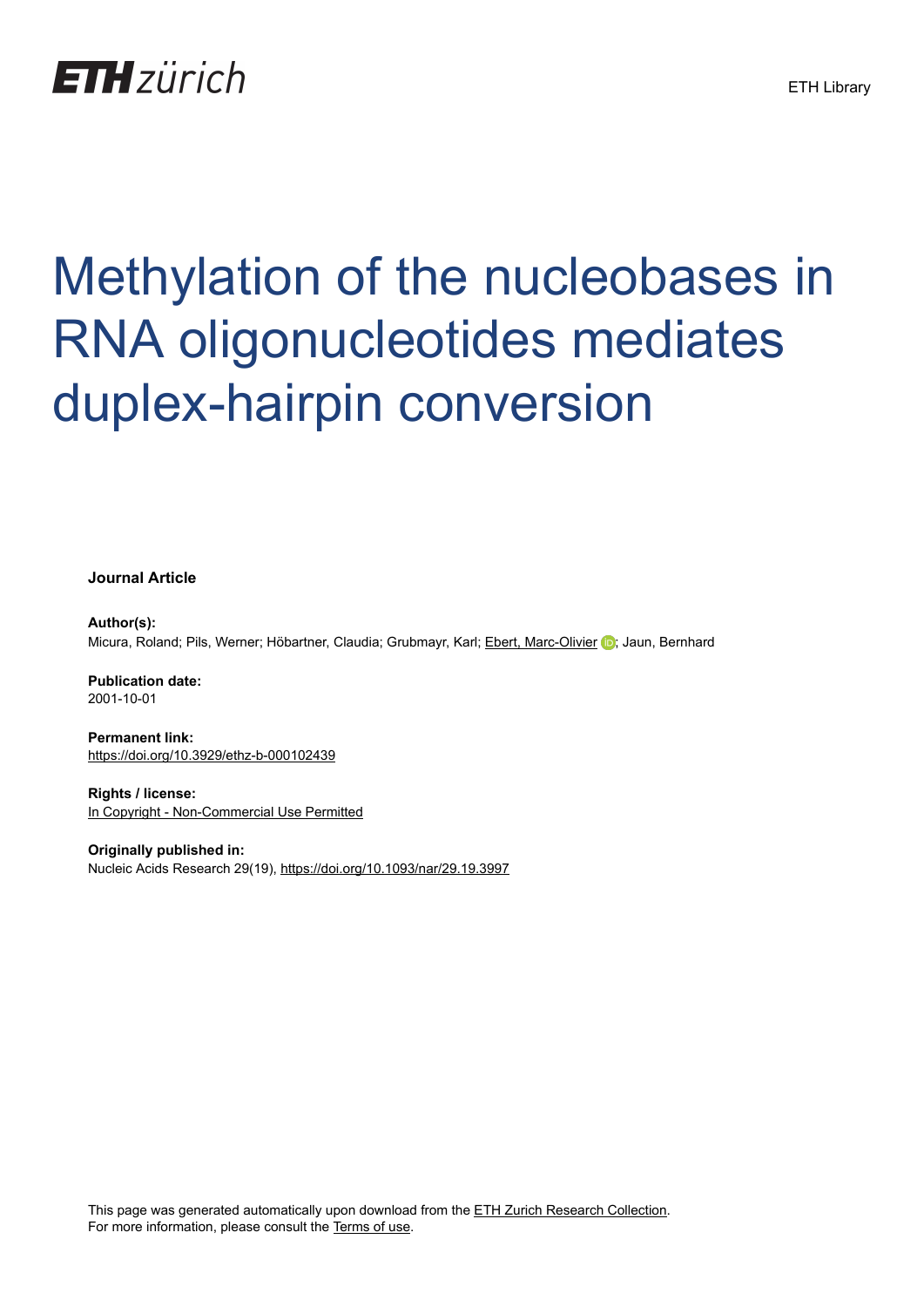### **Methylation of the nucleobases in RNA oligonucleotides mediates duplex–hairpin conversion**

**Ronald Micura1,2,\*, Werner Pils2, Claudia Höbartner1, Karl Grubmayr2, Marc-Olivier Ebert3 and Bernhard Jaun3**

1Institut für Organische Chemie, Leopold Franzens Universität, Innrain 52a, A-6020 Innsbruck, Austria, <sup>2</sup>Institut für Chemie, Johannes Kepler Universität, Altenbergerstrasse 69, A-4040 Linz, Austria and 3Laboratorium für Organische Chemie, ETHZ, Universitätsstrasse 16, CH-8092 Zürich, Switzerland

Received June 14, 2001; Revised and Accepted August 9, 2001

#### **ABSTRACT**

**We have systematically investigated the duplex to hairpin conversion of oligoribonucleotides under the aspect of nucleobase methylation. The first part of our study refers to the self-complementary sequence rCGCGAAUUCGCGA, which forms a stable Watson– Crick base paired duplex under various buffer conditions. It is shown that this sequence is forced to adopt a hairpin conformation if one of the central 6 nt is replaced by the corresponding methylated nucleotide, such as 1-methylguanosine N2,N2 dimethylguanosine, N6,N6-dimethyladenosine (m6 2A) or 3-methyluridine. On the other hand, the duplex structure is retained and even stabilized by replacement of a central nucleotide with N2-methylguanosine (m2G) or N4-methylcytidine. A borderline case is represented by N6-methyladenosine (m6A). Although generally a duplex-preserving modification, our data indicate that m6A in specific strand positions and at low strand concentrations is able to effectuate duplex**–**hairpin conversion. Our studies also include the ssu ribosomal helix 45 sequence motif, rGACCm2GGm6 2Am6 2AGGUC. In analogy, it is demonstrated that the tandem m6 2A nucleobases of this oligoribonucleotide prevent duplex formation with complementary strands. Therefore, it can be concluded that nucleobase methylations at the Watson**–**Crick base pairing site provide the potential not only to modulate but to substantially affect RNA structure by formation of different secondary structure motifs.**

#### **INTRODUCTION**

Up to now more than 90 differently modified nucleosides have been identified in cellular RNA (1). Modifications of high structural complexity mainly occur in tRNA (2,3). Structurally simple modifications, as represented by pseudouridine, 2′-*O*ribose or base methylated nucleosides, are also found in rRNA, mRNA and snRNA (4). The function of the majority of nucleoside modifications is far from being fully understood. In recent years evidence has accumulated that important cellular processes are dependent on the presence of modified nucleosides. These processes are mRNA and rRNA maturation, ribosome assembly, rRNA processing, translation of the genetic code and recognition of tRNAs (5–7).

With respect to RNA secondary and tertiary structure, modified nucleotides are generally understood to modulate the physicochemical properties of an existing RNA fold (8–13). In our opinion, this strongly underestimates the structure-determining potential of modified nucleotides. Here we report that nucleosides that are methylated at the Watson–Crick base pairing site are capable of substantially affecting RNA structure by mediating folding into different secondary structure motifs. This is demonstrated by a comparison of selected sequences that exist in duplex conformations but change into hairpin conformations if single nucleobases are replaced by the corresponding methylated ones.

#### **MATERIALS AND METHODS**

#### **RNA synthesis and purification**

5′-*O*-DMT-2′-*O*-TOM-protected nucleoside cyanoethylphosphoramidites (A, C, G and U) were obtained from Xeragon AG (Switzerland).

Based on known procedures (14–21), we synthesized the methylated nucleosides 1-methylguanosine (m1G), *N*2-methylguanosine (m2G), *N*2,*N*2-dimethylguanosine (m2 2G), *N*6-methyladenosine  $(m<sup>6</sup>A)$ ,  $N<sup>6</sup>$ ,  $N<sup>6</sup>$ -dimethyladenosine  $(m<sup>6</sup><sub>2</sub>A)$ ,  $N^4$ -methylcytidine (m<sup>4</sup>C), 3-methyluridine (m<sup>3</sup>U) and 1-methylinosine (m1I) and transformed them into 5′-*O*-DMT-2′-*O*-TOM-protected nucleoside phosphoramidites (22,23); we will report on that in detail elsewhere.

All oligoribonucleotides were synthesized on CPG supports on a Pharmacia Gene Assembler Plus following slightly modified DNA standard methods: detritylation, dichloroacetic acid/1,2-dichloroethane (4:96, 2 min); coupling, phosphoramidites/acetonitrile (0.1 M, 120 µl, 2.5 min) were activated with benzyl thiotetrazole/acetonitrile (0.35 M, 360 µl); capping, (i)  $Ac_2O/sym$ -collidine/THF (10:10:80), (ii) *N*-methylimidazole/THF  $(16:84)$ ; oxidation, I<sub>2</sub>/H<sub>2</sub>O/pyridine/THF

\*To whom correspondence should be addressed at: Institut für Organische Chemie, Leopold Franzens Universität, Innrain 52a, A-6020 Innsbruck, Austria. Tel: +43 512 507 5205; Fax: +43 512 507 2892; Email: ronald.micura@uibk.ac.at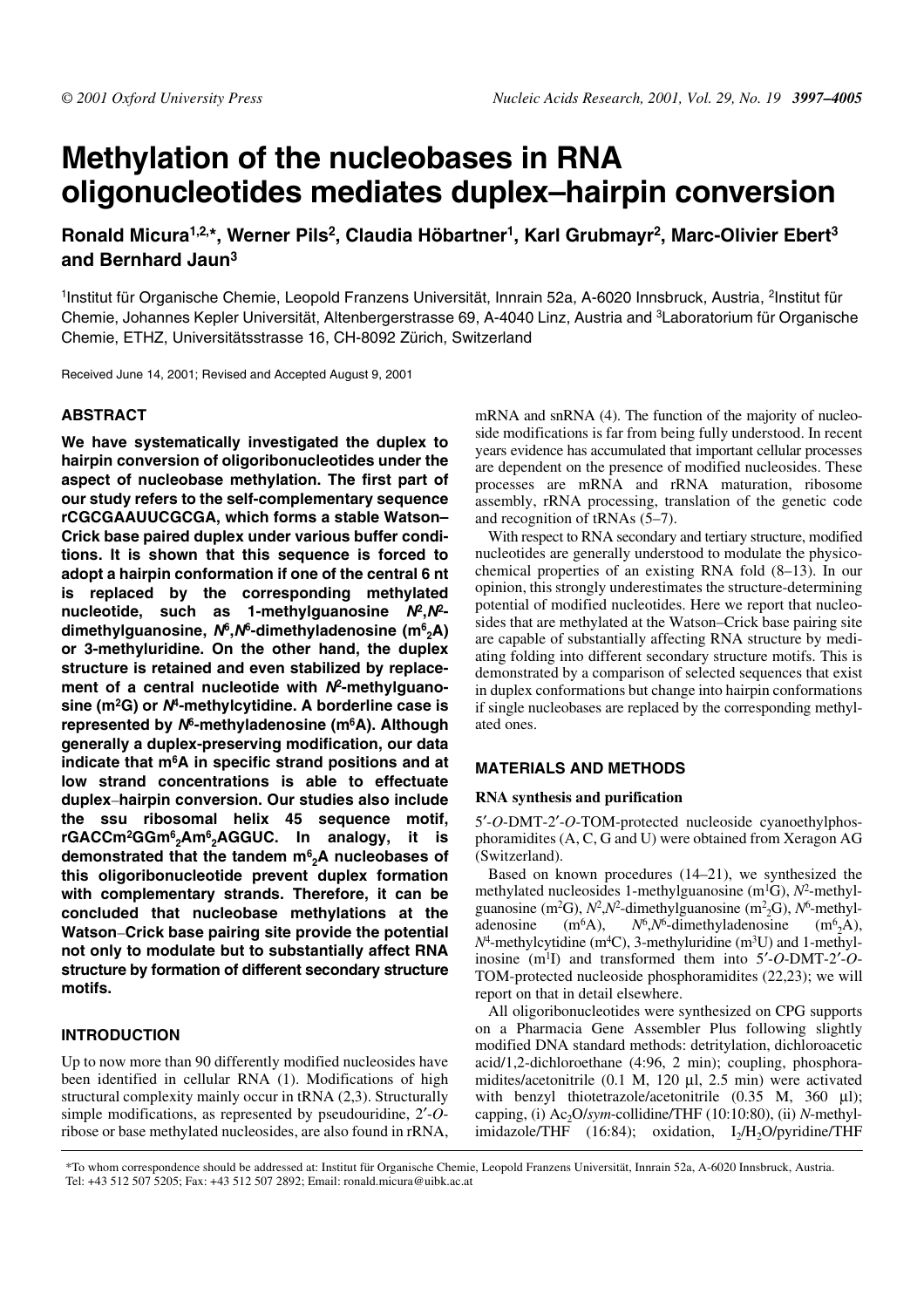(3:2:20:75, 45 s). Amidite solutions, tetrazole solutions and acetonitrile were dried over activated molecular sieves overnight. All sequences were synthesized trityl-off.

Deprotection and cleavage of oligonucleotides from the solid support were achieved with MeNH<sub>2</sub> in EtOH  $(8 M, 0.75 m)$  and MeNH<sub>2</sub> in water (40%, 0.75 ml) for 3–6 h at 33°C. The solution was then evaporated to dryness. Removal of the 2′-*O*-silyl ethers was performed by treatment with tetrabutylammonium fluoride trihydrate (TBAF $\cdot$ 3H<sub>2</sub>O) in THF (1 M, 0.90 ml) for at least 12 h at room temperature. The reaction was quenched by addition of Tris–HCl (1 M, pH 7.4, 0.95 ml). The volume of the solution was reduced to 1 ml and directly applied to a Sephadex G 10 column  $(30 \times 1.5 \text{ cm})$  controlled by UV detection at 260 nm. The product was eluted with water and evaporated to dryness.

All oligoribonucleotides were purified by ion exchange chromatography on a semi-preparative Dionex DNAPac column at 80°C. Flow rate 2 ml/min; eluant A, 25 mM Tris–HCl, 6 M urea, in H<sub>2</sub>O, pH 8.0; eluant B, 25 mM Tris–HCl, 0.5 M NaOCl<sub>4</sub>, 6 M urea, in H<sub>2</sub>O, pH 8.0; detection at 265 nm; gradient I (to check the purity of the crude products after deprotection), 0–60% B in A over 45 min; gradient II (for purification), ∆20% B in A over 30 min. Fractions containing the purified oligonucleotide were desalted by loading onto a C18 SepPak cartridge (Waters/Millipore), followed by elution with 0.1–0.2 M (Et<sub>3</sub>NH)HCO<sub>3</sub>, water and then H<sub>2</sub>O/CH<sub>3</sub>CN (6:4). Combined fractions containing the oligonucleotide were lyophilized to dryness.

The expected masses were confirmed for all oligoribonucleotides by MALDI-TOF mass spectrometry.

#### **Thermal denaturation studies**

Absorbance versus temperature profiles were recorded at 250, 260, 265 and 270 nm on a Cary-1 spectrophotometer equipped with a multiple cell holder and a Peltier temperature control device. Each sequence was measured at five or six different concentrations ranging from ∼1 to 100 µM. Sequences **1**–**4** were measured in buffer solutions of 10 mM  $Na<sub>2</sub>HPO<sub>4</sub>$ , pH 7.0, containing either 150 mM or 1.0 M NaCl. All other sequences **5**–**21** were measured at a salt concentration of 150 mM NaCl. Data were collected after a complete cooling and heating cycle at a rate of 0.7°C/min. Melting transitions were reversible for all sequences and essentially the same with respect to the four different wavelengths.

For sample preparation oligonucleotides were lyophilized to dryness, dissolved in the corresponding buffer from stock solutions and subsequently degassed. A layer of silicon oil was placed on the surface of the solution.

∆*H*° and of ∆*S*° values for monomolecular melting transitions were derived from a two-state van't Hoff analysis by fitting the shape of the individual  $\alpha$  versus temperature curve; values of ∆*H*° and of ∆*S*° for bimolecular melting transitions were derived from 1/*T* versus ln*c* plots according to Marky and Breslauer (24) and Turner and co-workers (25,26). Errors for ∆*H* and ∆*S* arising from non-infinite cooperativity of two-state transitions and from the assumption of a temperatureindependent enthalpy are typically 10–15%. An additional error is introduced when free energies are extrapolated far from the melting transitions; errors for ∆*G*° are typically 3–5%.

#### **NMR spectroscopy**

<sup>1</sup>H NMR NH spectra were acquired on a Bruker Avance 500 MHz DRX using excitation sculpting for suppression of the water signal (27) or, alternatively, on a Varian Unity 500, applying a selective excitation refocusing sequence employing selective pulses shaped according to the G4 [excitation (28); 2.62 ms, rf amplitude 1.74 kHz] or REBURP [refocusing (29); 1.4 ms, rf amplitude 4.47 kHz)] profile, respectively. Both shaped pulses were centered at 13 p.p.m.

Each of the sequences rCGCGAAUUCGCGA **3**, rCGCm2GAAUUCGCGA **5** and rCGCm2 2GAAUUCGCGA **6** was measured at two different concentrations (0.30–0.40 mM and 0.07–0.10 mM) and at three different temperatures (40, 27 and 1°C) in 25 and 6 mM sodium arsenate buffer, pH 7.4, (Sigma) without further addition of sodium chloride. rCGCm1GAAUUCGCGA **4** was measured at concentrations of 2.2, 0.7 and 0.1 mM in 25, 12.5 and 6 mM arsenate buffer. rCGCGm6 2AAUUCGCGA **7**, rCGCGAm6 2AUUCGCGA **8**, rCGCGm6AAUUCGCGA **9**, rCGCGAAm3UUCGCGA **11** and rCGCGAAUm3UCGCGA **12** were measured at concentrations of ∼0.2 mM at 26°C.

For sample preparation the oligoribonucleotides (triethyl ammonium salts) were lyophilized together with the corresponding amount of arsenate buffer, redissolved in water, lyophilized again and finally dissolved in  $H_2O/D_2O$  (9:1). The samples were equilibrated at room temperature; no heating and rapid cooling was performed.

#### **Electrophoretic mobility shift assay**

PAGE was performed using gels prepared from solutions of 19% acrylamide, 0.8% bis(acrylamide), 100 mM NaCl, 2 mM  $MgCl<sub>2</sub>$ , 100 mM Tris–HCl, 0.12% tetramethylethylenediamine and 0.06% ammonium persulfate, pH 7.4 ( $15 \times 15 \times 0.1$  cm). For sample preparation 7 µl of loading buffer (100 mM NaCl, 2 mM  $MgCl<sub>2</sub>$ , 100 mM Tris–HCl and 6% glycerine) were added to the lyophilized oligonucleotides **1**–**6**, **9**, **10**, **13** and **14** to obtain a final concentration of 45 µM. The samples were equilibrated at room temperature for 60 min. Electrophoresis was performed at room temperature. The electrophoresis buffer was 100 mM NaCl,  $2 \text{ mM } MgCl$ , 100 mM Tris–HCl, pH 7.4. The gel was run at a constant voltage of 80 V, until the bromophenol blue marker had migrated ∼5 cm. The gels were visualized using Stains All dye in formamide.

#### **RESULTS AND DISCUSSION**

Among the naturally occurring methylated nucleosides we have focused on those that have a direct impact on the Watson– Crick base pairing pattern. The methyl groups of the nucleobases depicted in Figure 1 are located at sites that usually involve hydrogen bonding within a regular A-form duplex. Only in the cases of  $m^2G$ ,  $m^6A$  and  $m^4C$  rotamers exist that are capable of base pairing according to the Watson–Crick mode. For all other nucleobases shown (Fig. 1), namely  $m^1G$ ,  $m^2{}_{2}G$ ,  $m<sup>6</sup>_{2}$ A and m<sup>3</sup>U, a severe disturbance of the overall duplex structure would be expected if these nucleotides replaced the corresponding unmethylated nucleotide involved in a Watson– Crick base pair. Therefore, we asked whether a base pair disruption by methylation may also cause a change in secondary structure, provided the sequence itself allows this.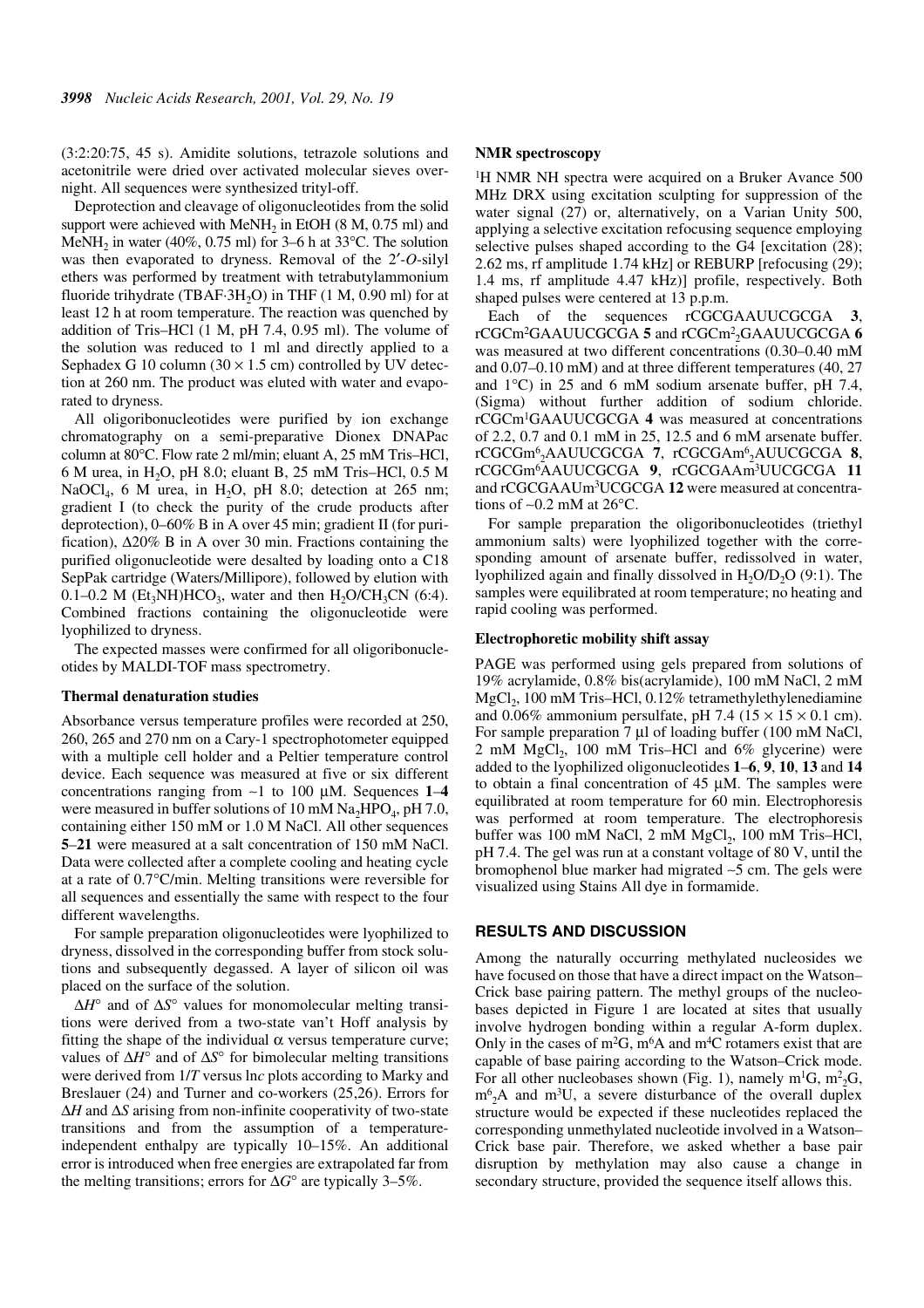

**Figure 1.** Watson–Crick base pairing pattern of adenine-uracil (A-U) and guanine-cytosine (G-C) (above). Chemical constitution and conformation of

methylated nucleotides encountered in cellular RNAs: 1-methylguanosine (m<sup>1</sup>G),  $N^2$ , $N^2$ -dimethylguanosine (m<sup>2</sup><sub>2</sub>G),  $N^6$ , $N^6$ -dimethyladenosine (m<sup>6</sup><sub>2</sub>A), 3-methyluridine (m<sup>3</sup>U), 1-methylinosine (m<sup>1</sup>I),  $N^2$ -methylguanosine (m<sup>2</sup>G),  $N^6$ -methyladenosine (m<sup>6</sup>A) and  $N^4$ -methylcytidine (m<sup>4</sup>C). Preferred conformations of  $m<sup>4</sup>C$ ,  $m<sup>6</sup>A$  and  $m<sup>2</sup>G$  are according to Engel and von Hippel (43).

A straightforward approach to probe this involves duplexes of palindromic or self-complementary sequences. A selfcomplementary sequence system is experimentally advantageous over a non-self-complementary one with respect to our intended comparison of methylated versus unmethylated oligoribonucleotides (Scheme 1). In principle, both methylated and unmethylated self-complementary sequences should be able to form either a hairpin or a duplex. Simple criteria, such as dependence of the melting transition on strand concentration as well as the shape of the UV melting profiles and their hyperchromicity, should allow easy distinction between monomolecular and bimolecular interactions and, subsequently, determination of the thermodynamic pairing parameters. Furthermore, 1H NMR NH resonances aid in distinguishing hairpin from duplex structures. A combination of these tools was used in the study presented. Additionally, for selected sequences gel mobility experiments were performed.

In general, hairpin formation is an intrinsic property of all palindromic sequences. In the DNA series the coexistence of hairpin and duplex structures is documented for several sequences, dCGCGAATTCGCG being the most famous among them (30–36). Low strand and low salt concentrations favor the hairpin, while high strand and high salt concentrations favor the duplex. Moreover, by heating and subsequent rapid cooling the hairpin conformations are kinetically trapped. Interestingly, in the RNA series palindromic sequences that establish a hairpin–duplex equilibrium are



**Scheme 1.** Site-specific methylation of a palindromic duplex. M, N, nucleotides capable of complementary Watson–Crick base pairing; mN, mM, methylated nucleotides. Depending on the kind of methylation the duplex is either converted into a hairpin (**A**) or the duplex is retained (**B**). The bold numbers refer to the sequences investigated (compare Table 1).

reported only for those that involve at least two mismatches within the corresponding duplex (37–41). This reflects the fact that RNA oligomers in micro- and millimolar concentrations thermodynamically prefer bimolecular over monomolecular interactions if formation of a fully Watson–Crick base paired duplex is possible. For example, this was observed for the Dickerson–Drew dodecamer analog, rCGCGAAUUCGCG **1** (Table 1). In buffer solutions containing 0.15 or 1.0 M NaCl this oligoribonucleotide showed a monophasic sigmoid melting profiles at neutral pH. A distinct dependence of the melting temperature on concentration (2–80 µM) provided evidence that this sequence existed as a bimolecular complex. Therefore, we considered this sequence type suitable for our comprehensive methylation study. As a first test we incorporated m1G instead of guanosine at strand position 4. Indeed, rCGCm1GAAUUCGCG **2** did show a monophasic sigmoid melting profile and, importantly, the independence of the melting temperature on concentration  $(2–90 \mu M)$  proved the existence of a monomolecular transition, which is only consistent with a hairpin structure. Moreover, the significantly lower hyperchromicity was in accord with the lower number of base pairs.

The same effect of methylation was found in a closely related sequence system having a 3′-dangling adenosine. rCGCGAAUUCGCGA **3** existed as a duplex, whereas rCGCm1GAAUUCGCGA **4** formed a hairpin structure in buffer solutions containing up to 1 M NaCl (Fig. 2). Surprisingly, and highly interestingly, in 150 mM NaCl buffer solutions a comparison of thermodynamic parameters of the unmethylated sequences rCGCGAAUUCGCG **1** and rCGCGAAUUC-GCGA **3** showed that the latter sequence with a dangling nucleotide was more unstable. This is a rare example of a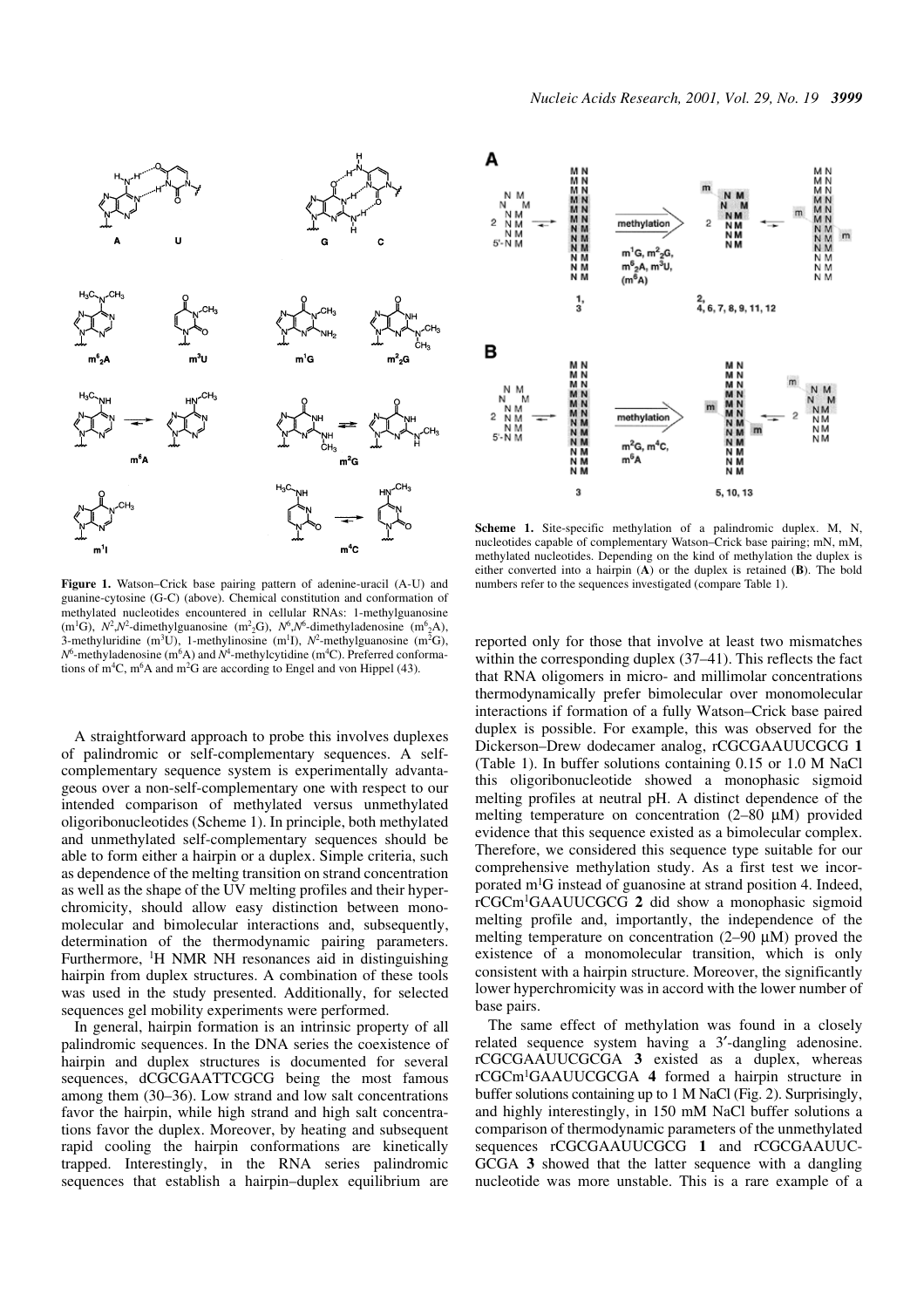**Table 1.** Selection of methylated oligoribonucleotides and the corresponding reference sequences (5 µM total strand concentration, 150 mM NaCl, 10 mM Na<sub>2</sub>HPO<sub>4</sub>, pH 7.0); melting temperatures  $T<sub>m</sub>$ , thermodynamic data of double helix formation and mass spectrometry dataa,b

| No. | Base sequence                                                                       | conformation                                     | $T_m$ [a,b]    | Thermodynamic data [a,b]           |                                           |                      | MALDI-TOF-MS                                                                                          |        |
|-----|-------------------------------------------------------------------------------------|--------------------------------------------------|----------------|------------------------------------|-------------------------------------------|----------------------|-------------------------------------------------------------------------------------------------------|--------|
|     |                                                                                     |                                                  |                | $\Delta H^o$<br>$\Delta S^{\circ}$ |                                           | $\Delta G^o_{\ 298}$ | $[M + H]^+$ $[M + H]^+$                                                                               |        |
|     |                                                                                     |                                                  | [°C]           | $[kcal.mol^{-1}]$                  | [cal.mol <sup>-1</sup> .K <sup>-1</sup> ] | $\{kcal.mol^{-1}\}$  | (calc.)                                                                                               | (obs.) |
| 1   | CGCGAAUUCGCG                                                                        | duplex                                           | 62.2<br>(69.9) | $-88.1$<br>$(-109.0)$              | $-138.5$<br>$(-293.5)$                    | $-17.0$<br>$(-21.5)$ | 3811                                                                                                  | 3810   |
| 2   | CGCm <sup>1</sup> GAAUUCGCG                                                         | hairpin                                          | 54.2<br>(56.7) | $-35.3$<br>$(-34.2)$               | $-107.2$<br>$(-102.6)$                    | $-3.3$<br>$(-3.6)$   | 3825                                                                                                  | 3827   |
| 3   | CGCGAAUUCGCGA                                                                       | duplex                                           | 58.5<br>(73.7) | $-49.8$<br>$(-126.6)$              | $-126.0$<br>$(-340.7)$                    | $-12.2$<br>$(-25.0)$ | 4141                                                                                                  | 4140   |
| 4   | CGCm <sup>1</sup> GAAUUCGCGA                                                        | hairpin                                          | 62.4<br>(65.0) | $-42.2$<br>$(-43.4)$               | $-126.0$<br>$(-129.0)$                    | $-4.5$<br>$(-4.9)$   | 4155                                                                                                  | 4153   |
| 5   | CGCm <sup>2</sup> GAAUUCGCGA                                                        | duplex                                           | 64.6           | $-100.7$                           | $-273.8$                                  | $-19.1$              | 4155                                                                                                  | 4156   |
| 6   | CGCm <sup>2</sup> <sub>2</sub> GAAUUCGCGA                                           | hairpin                                          | 64.8           | $-48.4$                            | $-142.5$                                  | $-5.9$               | 4169                                                                                                  | 4168   |
| 7   | CGCGm <sup>6</sup> <sub>2</sub> AAUUCGCGA                                           | hairpin                                          | 70.1           | $-46.9$                            | $-136.6$                                  | $-6.2$               | 4169                                                                                                  | 4168   |
| 8   | CGCGAm <sup>6</sup> <sub>2</sub> AUUCGCGA                                           | hairpin                                          | 65.7           | $-48.0$                            | $-140.3$                                  | $-6.2$               | 4169                                                                                                  | 4169   |
| 9   | CGCGm <sup>6</sup> AAUUCGCGA                                                        | hairpin $(< 5 \mu M)$<br>duplex $(> 40 \mu M)^c$ | 69.5           | $-31.0$<br>$-113.8^{\circ}$        | $-92.5$<br>$-315.4^c$                     | $-3.4$<br>$-19.8$    | 4155                                                                                                  | 4154   |
| 10  | CGCGAm <sup>6</sup> AUUCGCGA                                                        | duplex                                           | 61.5           | $-103.7$                           | $-284.4$                                  | $-18.9$              | 4155                                                                                                  | 4154   |
| 11  | CGCGAAm <sup>3</sup> UUCGCGA                                                        | hairpin                                          | 67.9           | $-48.5$                            | $-141.9$                                  | $-6.2$               | 4155                                                                                                  | 4153   |
| 12  | CGCGAAUm <sup>3</sup> UCGCGA                                                        | hairpin                                          | 68.0           | $-45.2$                            | $-132.4$                                  | $-5.7$               | 4155                                                                                                  | 4156   |
| 13  | CGCGAAUUm <sup>4</sup> CGCGA                                                        | duplex                                           | 62.4           | $-107.1$                           | $-293.7$                                  | $-19.5$              | 4155                                                                                                  | 4156   |
| 14  | CGCm <sup>1</sup> IAAUUCGCGA                                                        | hairpin                                          | 58.1           | $-39.3$                            | $-117.7$                                  | $-4.2$               | 4140                                                                                                  | 4139   |
| 15  | CGCGm <sup>1</sup> IAUUCGCGA                                                        | hairpin                                          | 70.3           | $-47.6$                            | $-139.6$                                  | $-6.0$               | 4156                                                                                                  | 4154   |
| 16  | CGCGAm <sup>1</sup> IUUCGCGA                                                        | hairpin                                          | 69.4           | $-49.7$                            | $-145.7$                                  | $-6.3$               | 4156                                                                                                  | 4154   |
|     |                                                                                     |                                                  |                |                                    |                                           |                      |                                                                                                       |        |
| 17  | GACCm <sup>2</sup> GGm <sup>6</sup> <sub>2</sub> Am <sup>6</sup> <sub>2</sub> AGGUC | hairpin                                          | 64.6           | $-39.5$                            | $-116.6$                                  | $-4.7$               | 3945                                                                                                  | 3945   |
| 18  | GACCGGAAGGUC                                                                        | hairpin                                          | 72.4           | $-51.3$                            | $-149.3$                                  | $-7.1$               | 3874                                                                                                  | 3873   |
| 19  | GACCUUCCGGUC                                                                        | hairpin                                          | 64.2           | $-45.4$                            | $-134.3$                                  | $-5.4$               | 3748                                                                                                  | 3748   |
| 20  | GACCGGAAGGUC /<br>GACCUUCCGGUC                                                      | duplex                                           | 69.9           | $-129.7$                           | $-353.7$                                  | $-24.2$              |                                                                                                       |        |
| 21  | $GACCm2GGm62Am62AGGUC/$<br>GACCUUCCGGUC                                             |                                                  |                |                                    |                                           |                      | hairpins $(< 5 \mu M)$ ; competitive duplex formation at strand concentrations higher than 20 $\mu$ M |        |

<sup>a</sup>Terms in parentheses display the thermodynamic data for buffer conditions of 1.0 M NaCl, 0.01 M Na<sub>2</sub>HPO<sub>4</sub>, pH 7.0.<br><sup>b</sup> $\Delta H^{\circ}$  and  $\Delta S^{\circ}$  were determined from  $\alpha$  versus *T* plots by curve fitting (hairpins) and cThermodynamic data for the duplex were derived from a 1/*T* versus ln*c* plot of the four concentrations 36, 88, 149 and 313 µM.

decrease in thermodynamic stability on attachment of a dangling nucleotide at the 3′-end of an oligoribonucleotide. Usually the attachment of a 3′-dangling nucleotide results in a profound increase in stability (25,26).

Although rCGCGAAUUCGCGA **3** did show a distinct dependence of melting temperature on concentration, we aimed at further proof of the exclusive occurrence of a duplex. In the 1H NMR proton spectra of rCGCGAAUUCGCGA **3** at a total strand concentration of 70 µM and in only 6 mM buffer solution without further addition of NaCl, six NH resonances were present, as expected for a symmetrical duplex structure of 12 bp (compare Fig. 3). One of the signals vanished at higher temperatures and was therefore assigned to the terminal base pair. Assignment of the remaining five NH protons was based on literature data for rCGCGAAUUCGCG (42).

The gel mobility data collected for sequences **1**–**4** were in accord with the observations described above (see Supplementary Material).

We considered the duplex of rCGCGAAUUCGCGA **3** at 150 mM NaCl as the most suitable sequence system for a comprehensive methylation study. On the one hand, with  $m<sup>1</sup>G$ we had a first example of a duplex–hairpin conversion. This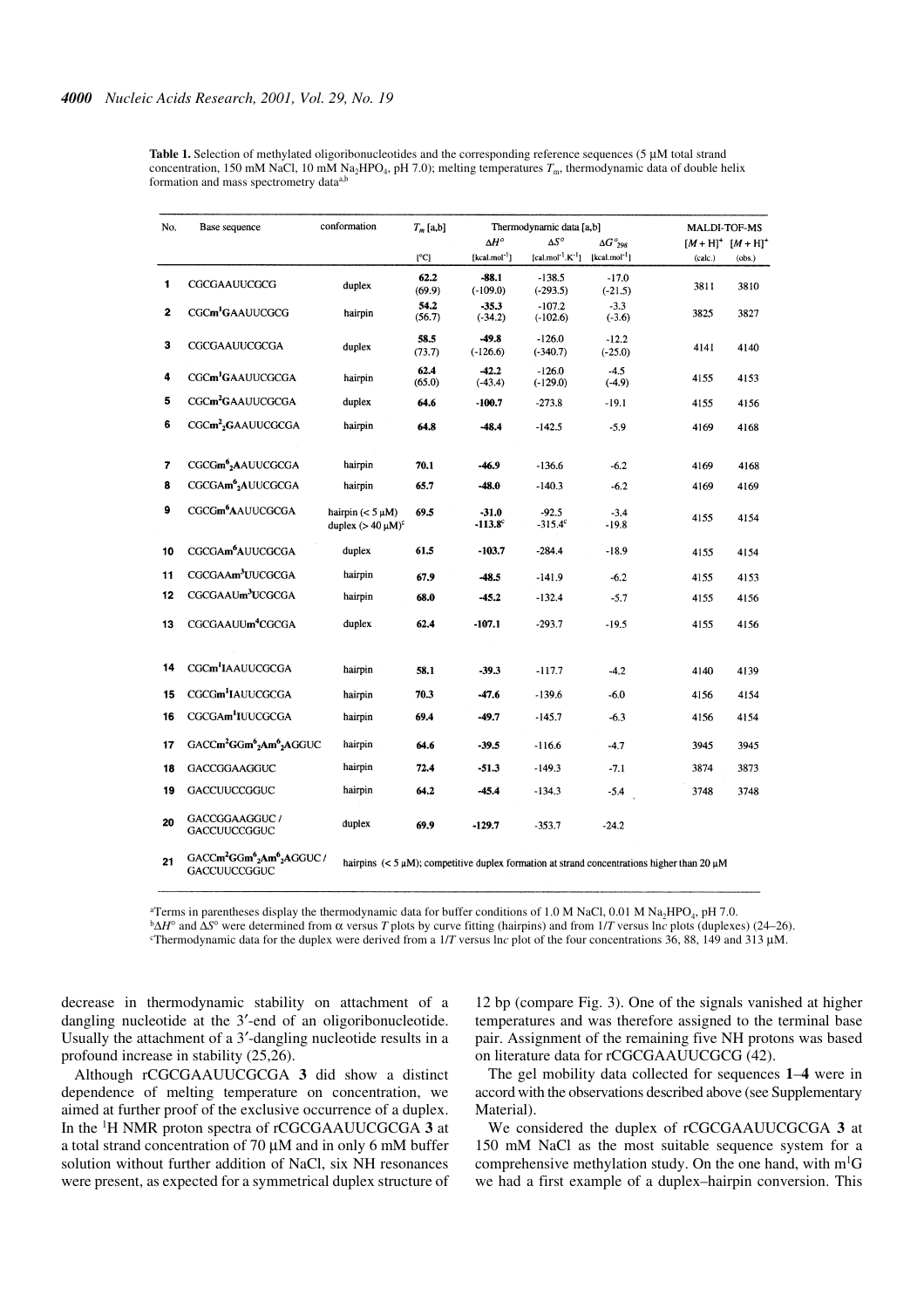



**Figure 2.** (**A**) Melting profiles of rCGCGAAUUCGCGA **3** and  $rCGCm^1GAAUUCGCGA$  **4** (3  $\mu$ M, 1.0 M NaCl, 10 mM Na<sub>2</sub>HPO<sub>4</sub>, pH 7.0). (**B**) Dependence of melting transitions on strand concentration *c* of sequences **3** and **4**, (0.15 M or 1.0 M NaCl, 10 mM Na2HPO4, pH 7.0): 1/*T* versus ln*c* plots. *H*, hyperchromicity; *T*, temperature.

conversion proceeded in up to 1 M NaCl concentrations. It was therefore not a specific property of a duplex with a small enthalpy value as observed for this sequence at 150 mM NaCl concentrations (Table 1). On the other hand, a duplex providing such a small enthalpy value enabled us to discover which methylated nucleosides cause significant stabilization of the duplex itself. This will be outlined in the following paragraph.

#### **Methylated nucleotides that interfere with regular interbase Watson–Crick hydrogen bonding for conformational reasons (m6A, m2G and m4C)**

The chemical constitution of the monomethylated nucleotides  $m<sup>2</sup>G$ ,  $m<sup>6</sup>A$  and  $m<sup>4</sup>C$  allows the formation of a standard Watson–Crick base pair. However, the conformation of the methylated exocyclic amino functionality may interfere and has to be taken into account. In the case of m<sup>2</sup>G, studies at the monomer level demonstrated that rotation of the *N*2-methylamino moiety was not restricted at room temperature (43). Therefore, it can be assumed that formation of a Watson–Crick base pair is not significantly hindered. Indeed, when the guanosine at position 4 of rCGCGAAUUCGCGA was replaced by m2G we even found a significant stabilization by 7 kcal/mol of the corresponding duplex rCGCm2GAAUUCGCGA **5**. Likewise, replacement of the adenosine at position 6 by  $m<sup>6</sup>A$  and



**Figure 3.** Selected 1H NMR (500 MHz) NH spectra: rCGCGAAUUCGCGA **3** (duplex, assignment according to 42), rCGCm2GAAUUCGCGA **5** (duplex), rCGCm1GAAUUCGCGA **4** (hairpin) and rCGCm2 2GAAUUCGCGA **6** (hairpin, asterisks indicate signals for competitive duplex formation to a minor extent). Total strand concentrations are as indicated.  $H_2O/D_2O$ , 9:1; sodium arsenate buffer, pH 7.4; 25 mM for **3**, **5** and **6**, 12.5 mM for **4**.

replacement of the cytosine at position 9 by  $m<sup>4</sup>C$  resulted in a comparable stabilization of rCGCGAm6AUUCGCGA **10** and rCGCGAAUUm4CGCGA **13**. This duplex stabilization by ribonucleotides monomethylated at their exocyclic amino functionality may well reflect a specific property of the rCGCGAAUUCGCGA system in 150 mM NaCl buffer solutions, not withstanding that Strobel and co-workers (44) recently acertained m2G to be iso-energetic to guanosine in other selected self-complementary RNA duplexes and in a GNRA hairpin loop.

The higher duplex stability of rCGCGAm6AUUCGCGA **10** and rCGCGAAUUm4CGCGA **13** compared to that of rCGCGAAUUCGCGA **3** is not easily rationalized. From studies at the monomer level there is evidence that the methyl groups of m6A and m4C preferentially exist in the *syn* conformation (relative to N1 in the purine ring and relative to N3 in the pyrimidine ring) (43). Therefore, the formation of a Watson–Crick base pair involving  $m<sup>6</sup>A$  or  $m<sup>4</sup>C$  must be hindered to a small but definite extent and one is tempted to conclude that this hindrance would cause a decrease in pairing stability of the duplex. However, the preference for the *syn* conformation of the methyl group in  $m<sup>6</sup>A$  had an impact on the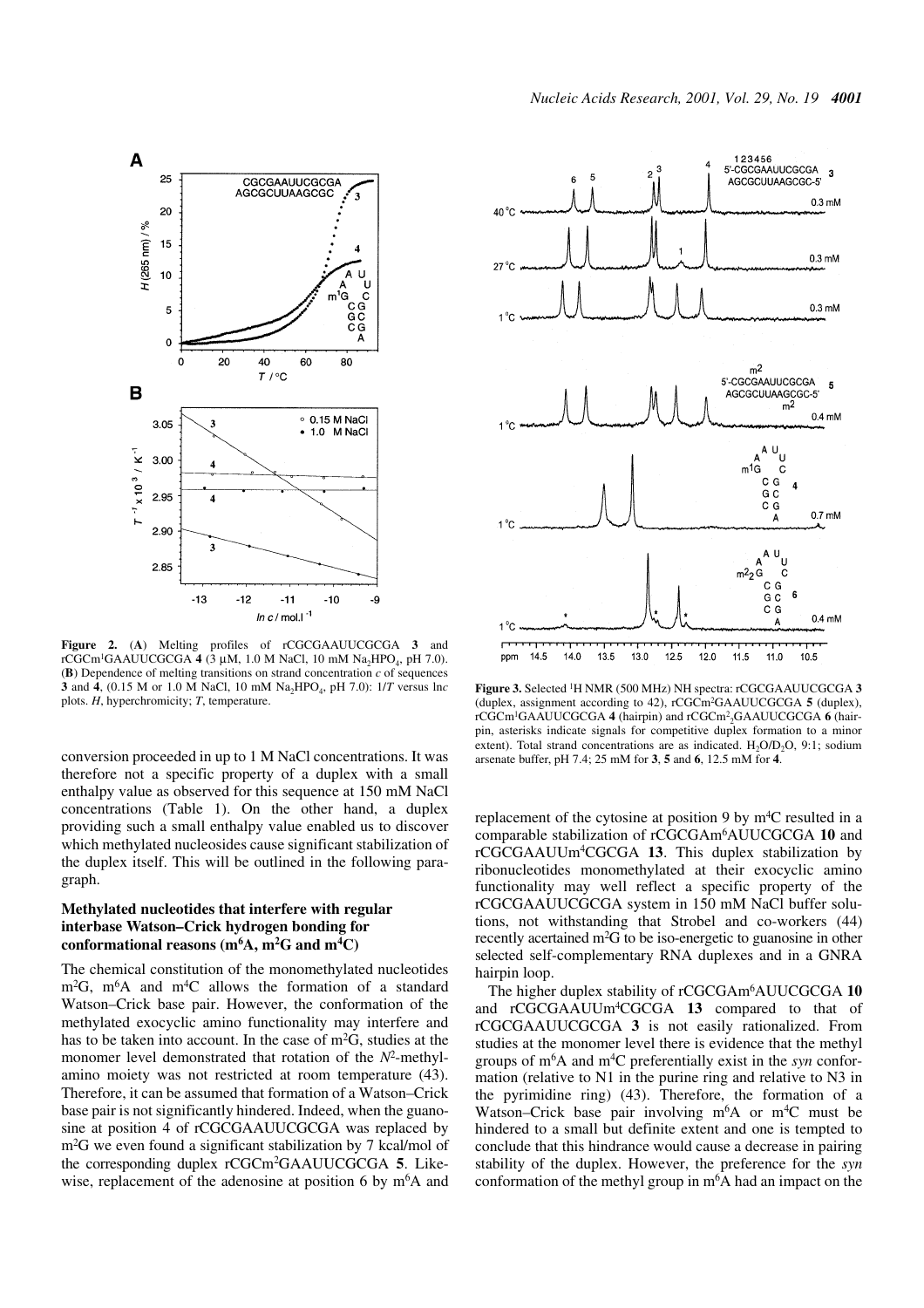

**Figure 4.** (**A**) Examples of UV melting curves for the sequence rCGCGm6AAUUCGCGA **9**. Strand concentrations <5 µM result in low hyperchromicites and invariable melting transitions of  $T_m = 69.5$ °C, indicating hairpin formation. Higher concentrations yield increased hyperchromicities and a linear  $1/T$  versus lnc correlation (37–313  $\mu$ M,  $T_m = 64.2 - 69.2$ °C), indicating duplex formation. 150 mM NaCl, 10 mM  $\text{Na}_2\text{HPO}_4$ , pH 7.0. (**B**) 1H NMR (500 MHz) NH spectrum of rCGCGm6AAUUCGCGA **9** at a concentration of 0.2 mM corroborates formation of a duplex (27°C, 25 mM arsenate buffer, pH 7.4).

duplex–hairpin equilibrium when this nucleotide replaced the adenosine at position 5. At 1 and 3 µM concentrations rCGCGm6AAUUCGCGA **9** revealed monophasic melting profiles of low hyperchromicity with a melting transition at 69.5°C, indicating a monomolecular hairpin transition. At 13 µM strand concentrations we observed a sigmoid melting profile of significantly higher hyperchromicity with a transition temperature at only 64°C. At higher concentrations (up to  $313 \mu M$ ) the melting transition increased gradually and therefore reflected the occurrence of a bimolecular interaction, which is only compatible with a duplex structure. Accordingly, the six NH resonances found in the  $H$  NMR spectrum measured for a strand concentration of 0.2 mM corroborate the existance of a duplex (Fig. 4). The gel mobility assay of sequence **9** indicated predominantly duplex formation for a loading concentration of 45 µM in 100 mM NaCl, 2 mM  $MgCl<sub>2</sub>$  and 100 mM Tris–HCl buffer, pH 7.4 (see Supplementary Material).

However, the observation that at low strand concentrations  $\leq$   $\leq$   $\mu$ M) monomethylated adenosine was able to initiate the duplex–hairpin conversion is remarkable. To the best of our knowledge, this structure-determining feature of m<sup>6</sup>A has not been recognized so far and may enrich discussions about the reasons for frequent adenosine monomethylation in mRNA (45).



**Figure 5.** UV melting curves of rGACCGGAAGGUC/GACCUUCCGGUC **20** and rGACCm<sup>2</sup>GGm<sup>6</sup><sub>2</sub>Am<sup>6</sup><sub>2</sub>AGGUC/GACCUUCCGGUC **21**.  $c = 3 \mu M$ . 150 mM NaCl, 10 mM Na<sub>2</sub>HPO<sub>4</sub>, pH 7.0.

#### **Methylated nucleotides that interfere with regular interbase Watson–Crick hydrogen bonding for** constitutional reasons  $(m^2{}_2G, m^6{}_2A, m^1G$  and  $m^3U)$

The chemical constitution of the methylated nucleotides  $m^{1}G$ ,  $\rm m^2_2G$ ,  $\rm m^6_2A$  and  $\rm m^3U$  does not allow formation of a standard Watson–Crick base pair. For all nucleotide replacements with a representative of this nucleotide class we observed a duplex– hairpin conversion of our reference sequence rCGCGAAU-UCGCGA **3**. For instance, replacement of guanosine at position 4 by  $m<sup>2</sup><sub>2</sub>G$ , as well as replacement of adenosine at either position 5 or 6 by  $m^6{}_{2}$ A resulted in the hairpin structures **6–8**. A similar effect was observed for replacement of guanosine at position 4 by  $m<sup>1</sup>G$  and for replacement of uridine at either position 7 or 8 by m3U, as represented by oligoribonucleotides **4**, **11** and **12**. The number of NH resonances displayed in the 1H NMR spectra of **4**, **6**–**8**, **11** and **12** support the existence of hairpin structures (compare Fig. 3).

Two of the sequences mentioned in this paragraph, namely sequence  $8$  with  $m^6_2A$  at strand position 6 and sequence 11 with m<sup>3</sup>U at strand position 7, showed a gradual appearance of a second melting transition at ∼35°C for strand concentrations  $>$ 20 µM (see Supplementary Material). However, the <sup>1</sup>H NMR spectra did not indicate formation of a duplex for these sequences. Interestingly, formation of duplex to a minor extent was observed in the case of rCGCm<sup>2</sup><sub>2</sub>GAAUUCGCGA **6** (Fig. 3).

#### **Nucleotide replacement by 1-methylinosine (m1I)**

Nucleotide replacement with  $m<sup>1</sup>I$  does not constitute a simple methylation of our reference sequence 3. Nevertheless, m<sup>1</sup>I was used in our study in order to shed light on the question of whether the hairpin rCGCm<sup>1</sup>GAAUUCGCGA is stabilized by a flipped base pair  $m<sup>1</sup>G-C$  within the hairpin loop involving N3 and N2-H of the purine and N4-H and N3 of the pyrimidine (46). Replacing the guanosine at position 4 with  $m<sup>1</sup>I$  closely resembled replacement with m1G but, due to the missing exocyclic amino group, a bidentate flipped base pair cannot be formed. These considerations may explain the observed lower stability of the hairpin rCGCm1IAAUUCGCGA **14** (Table 1). A NMR investigation of rCGCm1GAAUUCGCGA is currently underway in the laboratory of B. Jaun in order to obtain supporting structural information.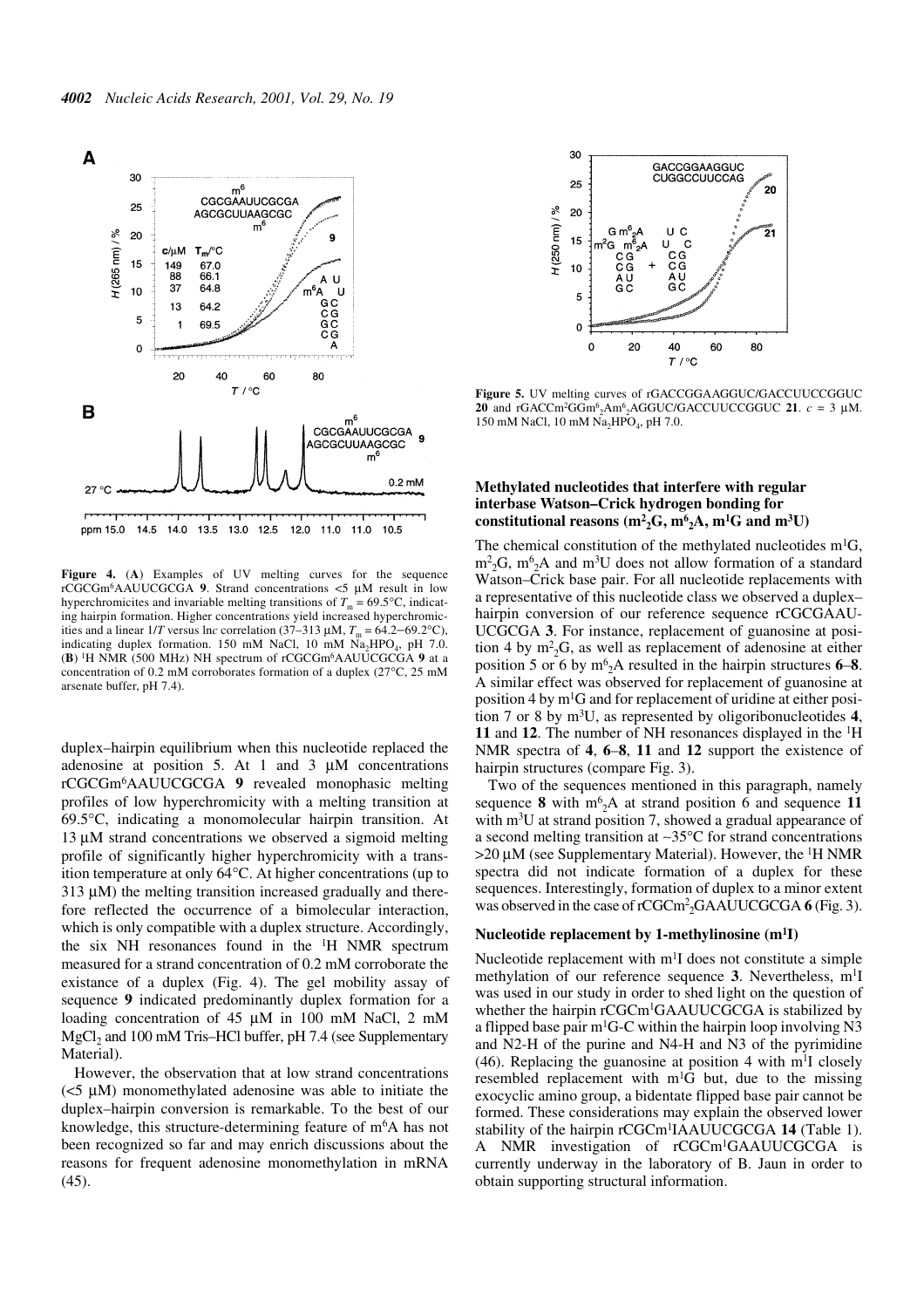$m<sup>1</sup>I$  can also be regarded as a model for  $m<sup>1</sup>A$ , a modification which is frequently found in cellular RNAs (4). Because of its reactivity and the easy hydrolyzation of the imino functionality,  $m<sup>1</sup>A$  is not suited to incorporation into oligoribonucleotides by the phosphoramidite approach and to subsequent standard deprotection procedures. Replacement of the adenosines at positions 6 and 7 by  $m<sup>1</sup>I$  did indeed result in hairpin structures, namely rCGCGm<sup>1</sup>IAUUCGCGA 15 and rCGCGAm1IUUCGCGA **16**. It is tempting to postulate that m1A shows a similar behavior.

#### **Comparison with DNA**

Detailed structural investigations on alkylation at the nucleobases of dCGCGAATTCGCG and closely related sequences, namely dCGCGAm<sup>6</sup>ATTCGCG (47), dCGCm<sup>6</sup>GAATTCGCG (48), dCGCm<sup>6</sup>GAATTTCGCG (49) and dCGCm<sup>2</sup>IAATTCGCG (50), can be found in the literature. These sequences are observed as duplexes.

#### **Nucleobase methylation versus mismatches in RNA**

RNA shows great tolerance for mismatches within a double helical arrangement. Numerous reports provide detailed thermodynamic and structural data on mismatches, such as G·U, G·A, A·A, G·G, C·A, C·U and others. Two examples relevant to our studies are given here. Morse and Draper (41) investigated the sequences rCGCGGCGCG and rCGCGACGCG. These sequences have the possibility to form hairpins but exist as duplexes with a central mismatch. rGCGGCGC and rCGCGGCG, investigated by Kierzek *et al*. (51), also exist as duplexes.

Methylation of a nucleobase reduces the possibilities for hydrogen bonding and introduces a high steric demand. Both these features confine the number of energetically favorable mismatches between a methylated nucleobase and the former pairing partner. Consequently, the probability of retaining the duplex structure of a self-complementary sequence after methylation is decreased compared to after the introduction of a mismatch.

#### **Methylation of a non-self-complementary duplex: the ribosomal helix 45 motif rGACCm2GGm6 2Am6 2AGGUC**

The first part of our methylation study was based on a selfcomplementary sequence. Thereby, a single nucleotide replacement by a methylated counterpart inevitably generates a double interference in the corresponding duplex with methylated nucleobases located in opposite strands. This kind of methylation pattern is well known in DNA with respect to restriction–modification systems (52,53). In addition, we intended to expand our methylation studies to a nonself-complementary duplex.

Ribosomal helix 45 is the terminal helix at the 3′-end of the small subunit and is capped by a hypermethylated tetraloop, in which two successive  $m<sup>6</sup>_{2}A$  residues represent rRNA modifications that have been conserved from bacteria to eukaryotes. Choosing a helix 45 sequence analog of *Bacillus stearothermophilus*, rGACCm2GGm6 2Am6 2AGGUC **17**, which has been structurally characterized by Rife and Moore (54), we were interested in the questions whether methylation helps to preserve this hairpin fold and whether the unmethylated sequence is forced into a duplex in the presence of the complementary strand. This situation mimics a folding trap that is avoided upon methylation. In this context, we also refer to recent computer simulations that demonstrate that RNA folding behavior is decisively improved by modifications  $(55,56)$ .

In solution the unmethylated sequence rGACCG-GAAGGUC **18** formed an extra-stable stem–loop structure of the GNRA type. However, upon addition of the complementary dodecamer rGACCUUCCGGUC **19** formation of a duplex (**20**) was unequivocally ascertainable from the perfectly sigmoid shape of the melting profile and the concentrationdependent melting transition.

We then investigated mixtures of the methylated counterpart rGACCm2GGm6 2Am6 2AGGUC and rGACCUUCCGGUC **21**. The low hyperchromicity and a melting transition at 64°C, comparable to that of the individual strands, support the assumption of the coexistence of two individual hairpins, at least for concentrations  $\lt 5 \mu M$ . For concentrations  $>20 \mu M$ , the gradual occurrence of a second transition at ∼40°C indicated competitive duplex formation (Fig. 5).

Our current investigations focus on monomolecular helix 45 sequence constructs containing short complementary sequence partitions that are responsible for misfolds or two-state folding equilibria, as long as the sequences are unmethylated. These sequences fold into the correct hairpin structures upon methylation. We will report on that elsewhere.

#### **CONCLUSIONS**

In the present study we have investigated the effect of methylation on the self-complementary oligoribonucleotide duplex of rCGCGAAUUCGCGA. Site-specific single nucleotide replacements by the corresponding methylated counterparts, such as  $m^2 {}_2G$ ,  $m^6 {}_2A$ ,  $m^1 G$  and  $m^3 U$ , caused conversion of our reference duplex into a hairpin structure. In contrast, the monomethylated nucleotides  $m<sup>2</sup>G$  and  $m<sup>4</sup>C$  behaved as duplexpreserving modifications and even yielded higher duplex stabilities. Remarkably, the monomethylated nucleotide  $m<sup>6</sup>A$ demonstrated ambivalence with respect to duplex–hairpin conversion. At low strand concentrations our data indicated formation of a hairpin for the sequence rCGCGm6AAUUCGCGA, whereas at higher concentrations formation of a duplex was ascertained. Furthermore, the effects arising from the methylated ribonucleotides were not limited to a self-complementary sequence context. In analogy, we obtained experimental evidence that tandem methylation of two successive adenosine nucleotides in the ribosomal helix 45 motif, rGACCm<sup>2</sup>GGm<sup>6</sup>2Am<sup>6</sup>2AGGUC, prevents this hairpin structure from refolding into a duplex in the presence of the complementary sequence.

This basic study on RNA oligonucleotide methylation documents the potential of base-methylated nucleotides as primary determinants of RNA secondary structure.

#### **SUPPLEMENTARY MATERIAL**

Supplementary Material is available at NAR Online.

#### **ACKNOWLEDGEMENTS**

This paper is dedicated to Prof. Heinz Falk (University of Linz) on the occasion of his 62nd birthday. R.M. thanks Prof.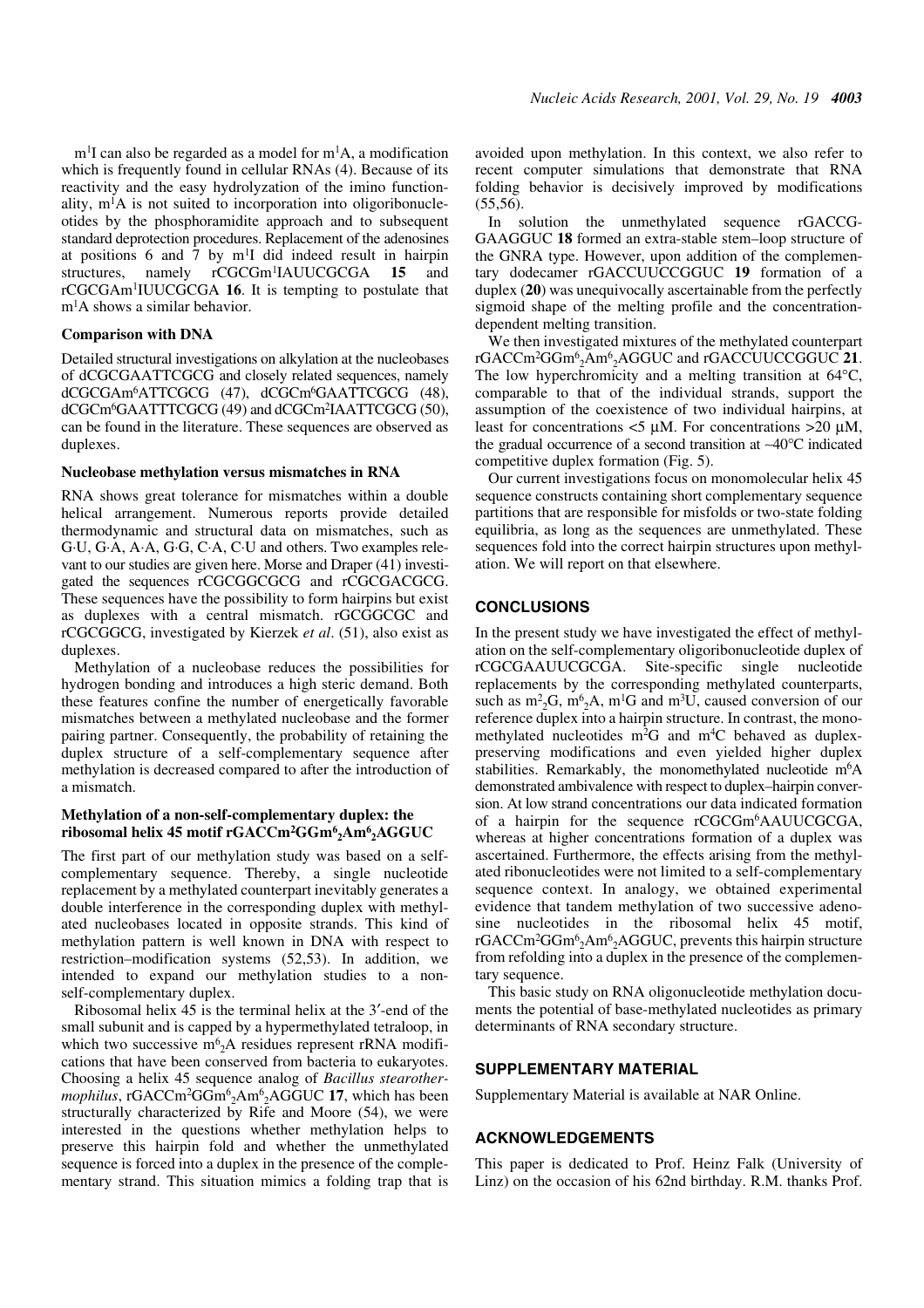B. Kräutler (Innsbruck) for providing a new research home. We thank Dr R. Krishnamurthy (Scripps Institution, CA) for mass analyses, Prof. B. Auer and Prof. K. Bister (Innsbruck) for the HPLC system and C. Eichmüller and Prof. R. Konrat for their generous help concerning the NMR experiments in Innsbruck. Financial support from the Austrian Science Fund (P13216-CHE and P15042) and the Upper Austrian Government is gratefully acknowledged.

#### **REFERENCES**

- 1. Crain,P.F. and McCloskey,J.A. (1997) The RNA modification database. *Nucleic Acids Res.*, **25**, 126–127.
- 2. Björk,G.R. (1995) Biosynthesis and function of modified nucleosides. In Söll,D. and RajBhandary,U. (eds), *tRNA: Structure*, *Biosynthesis and Function*. ASM Press, Washington, DC, pp. 165–205.
- 3. Yokoyama,S. and Nishimura,S. (1995) Modified nucleosides and codon recognition. In Söll,D. and RajBhandary,U. (eds), *tRNA: Structure*, *Biosynthesis and Function*. ASM Press, Washington, DC, pp. 207–223.
- 4. Motorin,Y. and Grosjean,H. (1998) Appendix 1: Chemical structures and classification of post-transcriptionally modified nucleosides in RNA. In Grosjean,H. and Benne,R. (eds), *Modification and Editing of RNA*. ASM Press, Washington, DC, pp. 543–549.
- 5. Grosjean,H. and Benne,R. (eds) (1998) *Modification and Editing of RNA*. ASM Press, Washington, DC.
- 6. Simons,R.W. and Grunberg-Manago,M. (eds) (1998) *RNA Structure and Function*. Cold Spring Harbor Laboratory Press, Cold Spring Harbor, NY.
- 7. Micura,R., Pils,W. and Grubmayr,K. (2000) Bridged cyclic oligoribonucleotides as model compounds for codon-anticodon pairing. *Angew. Chem. Int. Ed. Engl.*, **39**, 922–926.
- 8. Lane,B.G. (1998) Historical perspectives on RNA nucleoside modifications. In Grosjean,H. and Benne,R. (eds), *Modification and Editing of RNA*. ASM Press, Washington, DC, pp. 1–15.
- 9. Grosjean,H., Björk,G. and Maden,B.E.H. (1995) Nucleotide modification and base conversion of RNA: summary and outlook. *Biochimie*, **77**, 3–6.
- 10. Agris,P.F. (1995) The importance of being modified: roles of modified nucleosides and Mg2+ in RNA structure and function. *Prog. Nucleic Acid Res. Mol. Biol.*, **53**, 79–129.
- 11. Meroueh,M., Grohar,P.J., Qui,J., SantaLucia,J.Jr, Scaringe,S.A. and Chow,C.S. (2000) Unique structural and stabilizing roles for the individual pseudouridine residues in the 1920 region of *Escherichia coli* 23S rRNA. *Nucleic Acids Res.*, **28**, 2075–2083.
- 12. Sundaram,M., Crain,P.F. and Davis,D.R. (2000) Synthesis and characterization of the native anticodon domain of *E. coli* tRNALys: simultaneous incorporation of modified nucleosides mnm<sup>5</sup>s<sup>2</sup>U,  $t^6A$  and pseudouridine using phosphoramidite chemistry. *J. Org. Chem.*, **65**, 5609–5614.
- 13. Derreumaux,S., Chaoui,M., Tevanian,G. and Fermandjian,S. (2001) Impact of CpG methylation on structure, dynamics and solvation of cAMP DNA responsive element. *Nucleic Acids Res.*, **29**, 2314–2326.
- 14. Sekine,M. and Satoh,T. (1991) A convenient method for the synthesis of  $N^2$ , $N^2$ -dimethylguanosine by reductive carbon-sulfur bond cleavage with tributyltin hydride. *J. Org. Chem.*, **56**, 1224–1227.
- 15. Agris,P.F., Malkiewicz,A., Kraszewski,A., Everett,K., Nawrot,B., Sochacka,E., Jankowska,J. and Guenther,R. (1995) Site-selected introduction of modified purine and pyrimidine ribonucleosides into RNA by automated phosphoramidite chemistry. *Biochimie*, **77**, 125–134.
- 16. Agris,P.F., Guenther,R., Sochacka,E., Newman,W., Czerwinska,G., Liu,G., Ye,W. and Malkiewicz,A. (1999) Thermodynamic contribution of nucleoside modifications to yeast tRNAPhe anticodon stem loop analogs. *Acta Biochim. Pol.*, **46**, 263–172.
- 17. Rife,J.P., Cheng,C.S., Moore,P.B. and Strobel,S.A. (1998) The synthesis of RNA containing the modified nucleotides *N*2-methyl-guanosine and *N*6,*N*6-dimethyl-adenosine. *Nucl. Nucl.*, **17**, 2281–2288.
- 18. Avino,A.M., Mayordomo,A., Espuny,R., Bach,M. and Eritja,R. (1995) A convenient method for the preparation of  $N^2$ ,  $N^2$ -dimethylguanosine. *Nucl. Nucl.*, **14**, 1613–1617.
- 19. Miah,A., Reese,C.B. and Song,Q. (1997) Convenient intermediates for the preparation of C-4 modified derivatives of pyrimidine nucleosides. *Nucl. Nucl.*, **16**, 53–65.
- 20. Grasby,J.A., Singh,M., Karn,J. and Gait,M. (1995) Synthesis and applications of oligoribonucleotides containing *N*4-methylcytosine. *Nucl. Nucl.*, **14**, 1129–1132.
- 21. Zemlicka,J. (1970) Nucleic acid components and their analogs. CXXXII. Alkylation of some nuclei acid components and their analogs with dimethylformamide acetals. *Collect. Czech. Chem. Commun.*, **35**, 3572–3583.
- 22. Pitsch,S., Weiss,P.A., Wu,X., Ackermann,D. and Honegger,T. (1999) Fast and reliable automated synthesis of RNA and partially 2′-*O*-protected precursors ('caged RNA') based on two novel, orthogonal 2′-*O*-protecting groups. *Helv. Chim. Acta*, **82**, 1753–1761.
- 23. Wu,X. and Pitsch,S. (1998) Synthesis and pairing properties of oligoribonucleotide analogues containing a metal-binding site attached to β-D-allofuranosyl cytosine. *Nucleic Acids Res.*, **26**, 4315–4323.
- 24. Marky,L. and Breslauer,K. (1987) Calculating thermodynamic data for transitions of any molecularity from equilibrium melting curves. *Biopolymers*, **26**, 1601–1620.
- 25. Xia,T., Mathews,D.H. and Turner,D.H. (1999) Thermodynamics of RNA secondary structure formation. In Söll, D., Nishimura, S. and Moore, P. (eds), *Comprehensive Natural Product Chemistry*. Elsevier, Oxford, UK, Vol. 8, pp. 21–47.
- 26. Petersheim,M. and Turner,D.H. (1983) Base-stacking and base-pairing contributions to helix stability: thermodynamics of double-helix formation with CCGG, CCGGp, CCGGAp, ACCGGp, CCGGUp and ACCGGUp. *Biochemistry*, **22**, 256–263.
- 27. Hwang,T.-L. and Shaka,A.J. (1995) Water suppression that works. Using excitation sculpting with gradients. *J. Magn. Reson.*, **112A**, 275–279.
- 28. Emsley,L. and Bodenhausen,G. (1990) Gaussian pulse cascades: new analytical functions for rectangular selective inversion and in-phase excitation in NMR. *Chem. Phys. Lett.*, **165**, 469–476.
- 29. Geen,H. and Freeman,R. (1991) Band-selective radiofrequency pulses. *J. Magn. Reson.*, **93**, 93–141.
- 30. Hald,M., Pedersen,J.B., Stein,P.C., Kirpekar,F. and Jacobsen,J.P. (1995) A comparison of the hairpin stability of the palindromic d(CGCG(A/ T)4CGCG) oligonucleotides. *Nucleic Acids Res.*, **23**, 4576–4582.
- 31. Xodo,L.E., Manzini,G., Quadrifoglio,F., van der Marel,G.A. and van Boom,J.H. (1988) The duplex-hairpin conformational transition of d(CGCGCGATCGCGCG) and d(CGCGCGTACGCGCG): a thermodynamic and kinetic study. *J. Biomol. Struct. Dyn.*, **6**, 139–152.
- 32. Kallick,D.A. and Wemmer,D.E. (1991) 1H NMR of 5′CGCGTATATACGCG3′, a duplex and a four-membered loop. *Nucleic Acids Res.*, **19**, 6041–6046.
- 33. Singh,S., Patel,P.K. and Hosur,R.V. (1997) Structural polymorphism and dynamism in the DNA segment GATCTTCCCCCCGGAA: NMR investigations of hairpin, dumbell, nicked duplex, parallel strands and i-motif. *Biochemistry*, **36**, 256–263.
- 34. Pramanik,P., Kanhouwa,N. and Kan,L. (1988) Hairpin and duplex formation in DNA fragments CCAATTTTGG, CCAATTTTTGG and CCATTTTTGG: a proton NMR study. *Biochemistry*, **27**, 3024–3031.
- 35. Garcia,A.E., Gupta,G., Soumpasis,D.M. and Tung,C.S. (1990) Energetics of the hairpin to mismatched duplex transition of d(GCCGCAGC) in NaCl solution. *J. Biomol. Struct. Dyn.*, **8**, 173–186.
- 36. Lan,T. and McLaughlin,L.W. (2001) Minor groove functional groups are critical for the B-form conformation of duplex DNA. *Biochemistry*, **40**, 968–976.
- 37. Kirchner,R., Vogtherr,M., Limmer,S. and Sprinzl,M. (1998) Secondary structure dimorphism and interconversion between hairpin and duplex form of oligoribonucleotides. *Antisense Nucleic Acid Drug Dev.*, **8**, 507–516.
- 38. Butcher,S.E., Dieckmann,T. and Feigon,J. (1997) Solution structure of the conserved 16S-like ribosomal RNA UGAA tetraloop. *J. Mol. Biol.*, **268**, 348–358.
- 39. Sich,C., Ohlenschläger,O., Ramachandran,R., Görlach,M. and Brown,L.R. (1997) Structure of an RNA hairpin loop with a 5′-CGUUUCG-3′ loop motif by heteronuclear NMR spectroscopy and distance geometry. *Biochemistry*, **36**, 13989–14002.
- 40. Cabello-Villegas,J. and Nikonowicz,E.P. (2000) Discriminating duplex and hairpin oligonucleotides using chemical shifts: application to the anticodon stem–loop of *Escherichia coli* tRNAPhe. *Nucleic Acids Res.*, **28**,  $674$
- 41. Morse,S.E. and Draper,D.E. (1995) Purine–purine mismatches in RNA helices: evidence for protonated G·A pairs and next-nearest neighbor effects. *Nucleic Acids Res.*, **23**, 302–306.